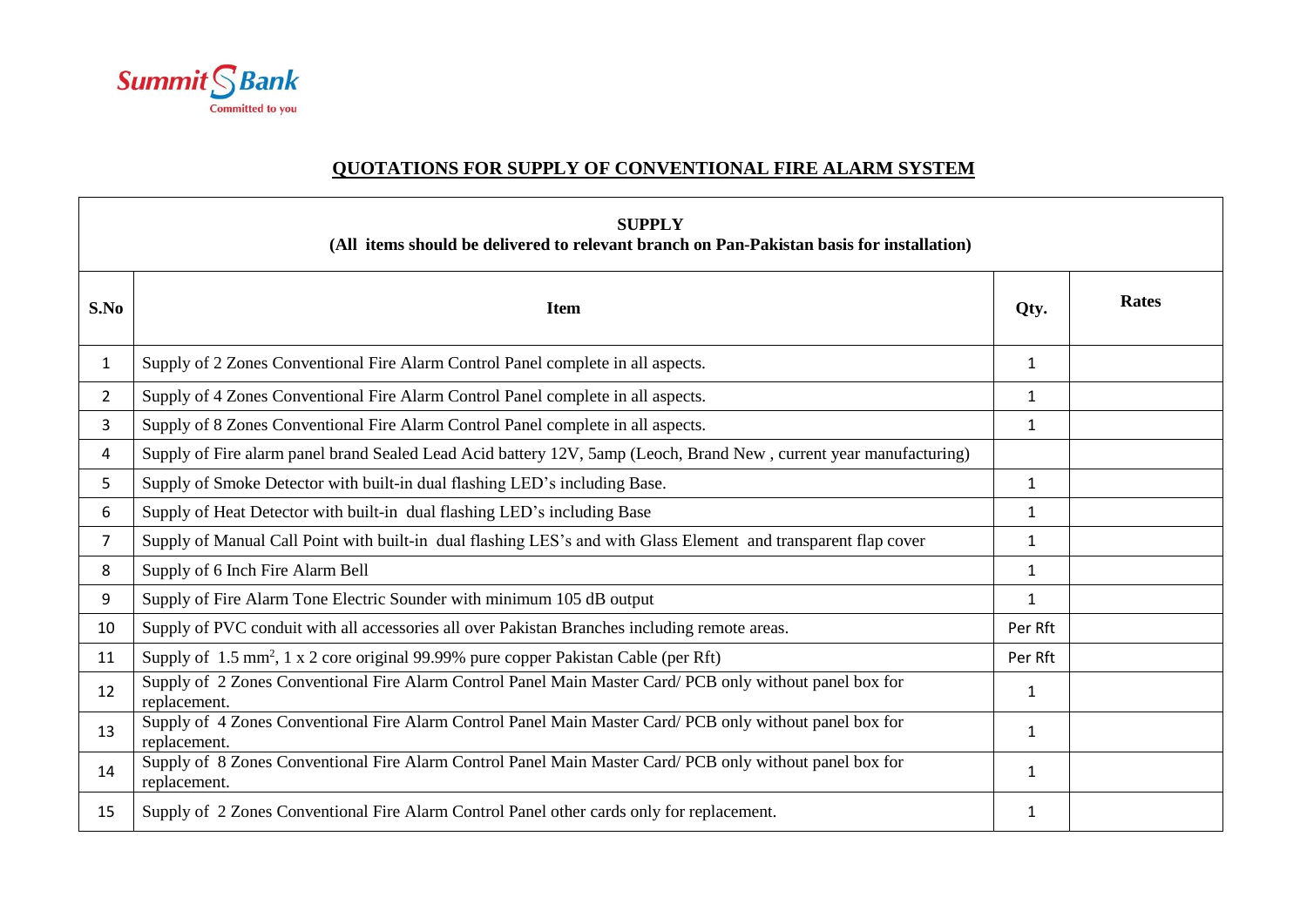

## **QUOTATIONS FOR INSTALLATION OF CONVENTIONAL FIRE ALARM SYSTEM**

|                | <b>INSTALLATION &amp; TRANSPORTATION</b><br>(For Time to Time Emergency Complains of any Single Branch all over Pakistan)                                                                                                                                                                                                                                                                                                                                             |            |       |
|----------------|-----------------------------------------------------------------------------------------------------------------------------------------------------------------------------------------------------------------------------------------------------------------------------------------------------------------------------------------------------------------------------------------------------------------------------------------------------------------------|------------|-------|
| S.N            | <b>Item</b>                                                                                                                                                                                                                                                                                                                                                                                                                                                           | Qty.       | Rates |
| $\mathbf{1}$   | Installation & Testing Commissioning services charges of Conventional Fire Alarm Control PANEL for Main Cities                                                                                                                                                                                                                                                                                                                                                        | Per Device |       |
| $\overline{2}$ | Installation & Testing Commissioning services charges of Conventional Fire Alarm System devices for Main Cities                                                                                                                                                                                                                                                                                                                                                       | Per Device |       |
| 3              | <b>Installation</b> of PVC conduit, pulling and laying wiring of 1.5 mm <sup>2</sup> 2 core Pakistan Cable (per Rft)                                                                                                                                                                                                                                                                                                                                                  | Per Rft    |       |
|                | <b>TRANSPORTATION CHARGES FOR FOLLOWING MAIN CITIES:</b>                                                                                                                                                                                                                                                                                                                                                                                                              |            |       |
| 4              | Note: Charges should be inclusive of all traveling of engineers and technicians (from vendor's office to Bus Terminal,<br>City to City traveling + bus terminal to branch local traveling & vice versa $)$ + goods carriage charges + TADA+ Food,<br>hoteling including night stay (when and where needed) and all income/tool taxes paid etc<br>(Complain should be attended within 3 to 24 Hours within Main Cities.)                                               |            |       |
| 4.a            | Karachi                                                                                                                                                                                                                                                                                                                                                                                                                                                               | Per Visit  |       |
| 4.b            | Lahore                                                                                                                                                                                                                                                                                                                                                                                                                                                                | Per Visit  |       |
| 4.c            | Islamabad                                                                                                                                                                                                                                                                                                                                                                                                                                                             | Per Visit  |       |
| 4.d            | Rawalpindi                                                                                                                                                                                                                                                                                                                                                                                                                                                            | Per Visit  |       |
| 5              | Installation & Testing Commissioning services charges of Conventional Fire Alarm Control PANEL for Remote<br><b>Cities</b>                                                                                                                                                                                                                                                                                                                                            | Per Device |       |
| 6              | Installation & Testing Commissioning services charges of Conventional Fire Alarm System devices for Remote Cities                                                                                                                                                                                                                                                                                                                                                     | Per Device |       |
|                | Installation of PVC conduit, pulling and laying wiring of 1.5 mm <sup>2</sup> 2 core Pakistan Cable (per Rft)                                                                                                                                                                                                                                                                                                                                                         | Per Rft    |       |
| $\overline{7}$ | <b>TRANSPORTATION CHARGES FOR FOLLOWING REMOTE CITIES:</b><br>Note: Charges should be inclusive of all traveling of engineers and technicians (from vendor's office to Bus Terminal,<br>City to City traveling + bus terminal to branch local traveling & vice versa $) +$ carriage charges + TADA+ Food, hoteling<br>including night stay and all income/ tool taxes paid etc<br>(Complain should be attended within 24 to 48 Hours all over Pakistan remote areas.) | 1          |       |
| 7.a            | Sindh                                                                                                                                                                                                                                                                                                                                                                                                                                                                 | Per Visit  |       |
| 7.b            | Punjab                                                                                                                                                                                                                                                                                                                                                                                                                                                                | Per Visit  |       |
| 7.c            | Balochistan                                                                                                                                                                                                                                                                                                                                                                                                                                                           | Per Visit  |       |
| 7.d            | Gilgit Baltistan                                                                                                                                                                                                                                                                                                                                                                                                                                                      | Per Visit  |       |
| 7.e            | Khyber Pakhtunkhwa                                                                                                                                                                                                                                                                                                                                                                                                                                                    | Per Visit  |       |
| 7.f            | Azad Kashmir                                                                                                                                                                                                                                                                                                                                                                                                                                                          | Per Visit  |       |